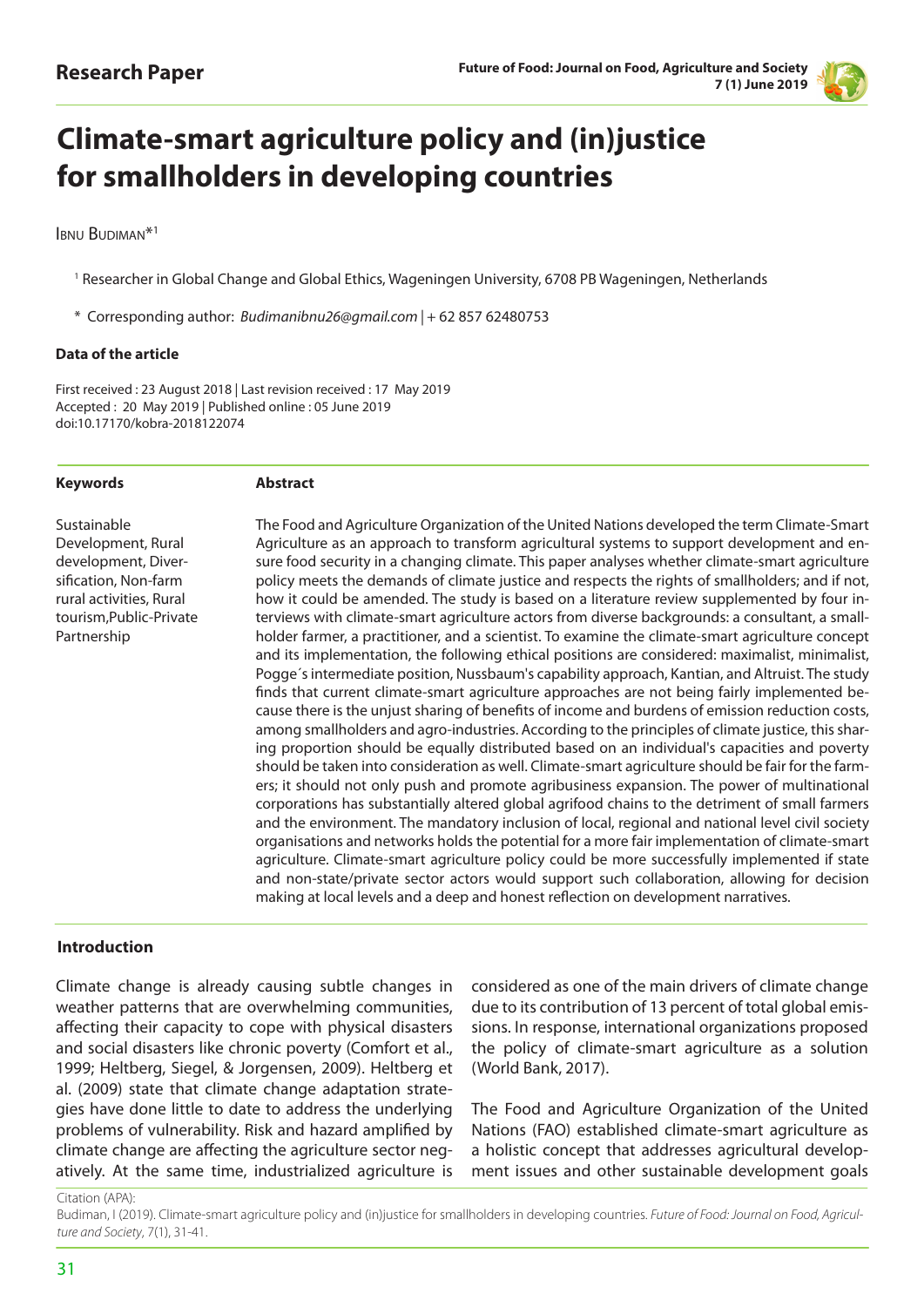



in the context of climate change. Climate-smart agriculture purports to tackle both environmental problems and socio-economic challenges by addressing the three following elements: (i) improving crop productivity and people's incomes; (ii) increasing resilience of livelihoods; and (iii) abating greenhouse gasses (GHGs) emissions to protect ecosystems (FAO, no date, a).

Among other actors involved, some powerful actors may exploit their position when implementing climate-smart agriculture, causing further inequality and affecting farmers' rights and their welfare. For example, because of their inability to carry out climate-smart agriculture practices, climate-smart agriculture may force farmers to transfer their holdings to agribusiness companies (Taylor, 2018). On the other hand, development projects that implement climate-smart agriculture claim to target poverty reduction, food security, and economic empowerment (Steenwerth et al., 2014). These development projects may also have limitations because of the way development has become an 'industry' that often does not hold its promises; sometimes having disastrous effects (Ferguson, 1990; Moyo, 2010). Therefore, longterm, effective solutions for farmers are unlikely to be found in intervention-specific development alternatives (Escobar, 1992). Rather than project-based support for smaller groups of farmers, structural support for all farmers is required. Moreover, farmers need to be actively involved in consensual decision-making for climate-smart agriculture, because by its very nature farming is a locally-specific issue that defies one-size-fits-all solutions.

High-income countries have a duty to support vulnerable smallholders in low-income countries for various ethical reasons. For one, this duty is part of the global effort to support sustainable development (Dernbach & Brown, 2009). Second, to make amends for colonialism and modern-day neo-colonialism. Third, developed countries import large quantities of food products from developing countries (Thøgersen, Pedersen, Paternoga, Schwendel, & Aschemann-Witzel, 2017). Through the concept and practice of climate-smart agriculture, climate change adaptation agendas in the agricultural sector are emphasized in part to comply with ethical duty (Nunan, 2017).

In this paper, we query whether current policies and practices of climate-smart agriculture meet demands for climate justice and particularly, respect the rights of smallholders; and if not, how should policy and practice be amended. This study is a general analysis of smallholders' cases in developing countries such as in Asia (Indonesia, India, Bangladesh) and Africa (Malawi).

Chapter two describes the conceptual framework and methods utilized. Chapter three focuses on an analysis of the relationship between agribusiness, farmers and poverty, under the principle of climate justice. It presents arguments and counter-arguments for the intended outcomes of climate-smart agriculture in terms of climate justice and expectations of farmers. Chapter four discusses potential ways to transform the implementation of climate-smart agriculture. Chapter five concludes and suggests areas for further research.

## **Methodology and Framework**

This qualitative study is based on a literature review supplemented by four interviews undertaken with climate-smart agriculture actors from diverse backgrounds (profession and countries), namely a consultant, a smallholder farmer, a practitioner, and a scientist. This small sample size is due to limited funding. The climate-smart agriculture actors were purposively selected based on their profession and experience related to climate-smart agriculture in developing countries. The consultant comes from Indonesia and has worked for ten years in agricultural development. The farmer is an Indonesian with fifteen years of farming experience. The Dutch practitioner works on environmental efficiencies and controversies about yield intensification in smallholders and agriculture production systems of South-East Asia. The Dutch scientist is a Wageningen researcher who works on agriculture, land use and greenhouse gas emissions. Each interview took between one and two hours to conduct. For ethical reasons, the actors' identities are kept anonymous.

This study assumed that each of the interviewed actors would take different ethical positions in examining the concept of climate-smart agriculture and its implementation. In this research, the following six ethical positions are considered: maximalist, minimalist, Pogge´s intermediate position, Nussbaum's capability approach, Kantian, and effective altruist (table 1). These ethical positions were selected due to their relevance to the case of climate-smart agriculture.

From a maximalist viewpoint, it is obligatory to maximise general welfare and the outcome is of importance. According to this view, people intend to do their best and do not settle for less (Chappell, 2009). The minimalist viewpoint emphasizes justice and looks at how people come to own property, what types of things can be held and so forth. It focuses on the urgency of negative duties, and thus reduces all ethical questions to the principle that one can live one's life as one likes, so long as no harm is done to others .

Pogge (2001) argues that negative duties need to be managed within a theory of global justice because by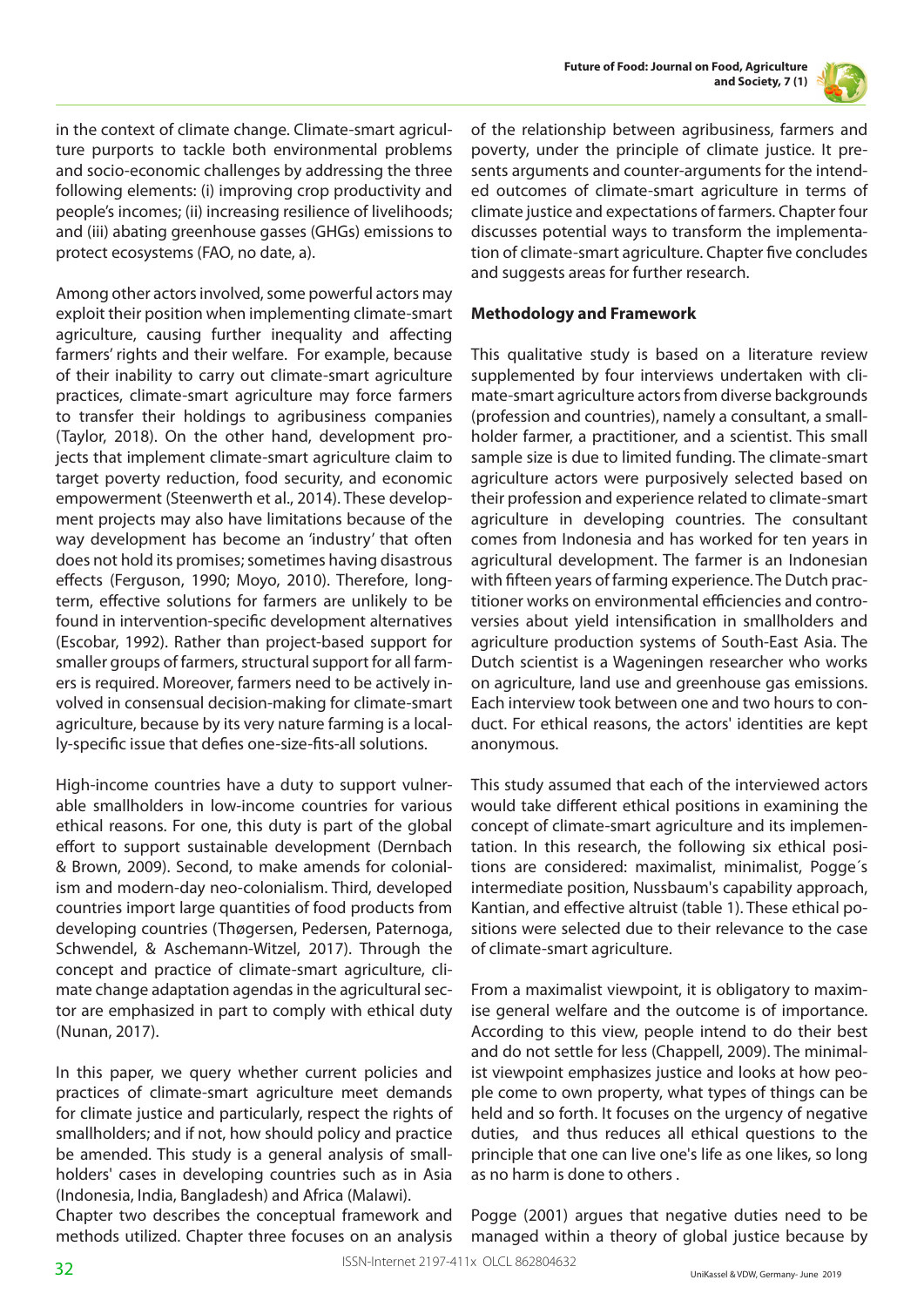

| <b>Maximalist</b>             | <b>Minimalist</b>             | Pogge's In-<br>termediate<br><b>Position</b>                                          | Nussbaum's<br><b>Capability ap-</b><br>proach                                                                                               | <b>Kantian</b>                                     | <b>Altruist</b>                |
|-------------------------------|-------------------------------|---------------------------------------------------------------------------------------|---------------------------------------------------------------------------------------------------------------------------------------------|----------------------------------------------------|--------------------------------|
| Maximise gener-<br>al welfare | Not inflict harm<br>on people | Shape and en-<br>force social con-<br>ditions which<br>are harming the<br>global poor | Justice is<br>grounded on<br>the individual<br>Ten human ca-<br>pabilities, inter<br>alia life, health<br>and control on<br>the environment | Forbids us from<br>using people as<br>a mere means | Do as much<br>good as possible |

## **Table 1:** Ethical positions

shaping and enforcing social conditions that foreseeably cause monumental suffering through global poverty, people are harming the global poor. These people are active participants in the largest, though not the gravest, crime against humanity ever committed (Pogge, 2001). In the capability approach by Nussbaum, justice is grounded on the individual. She states that the central human capabilities include but are not limited to the ability to live to the end of human life of normal length and to be adequately nourished. Nussbaum distinguishes ten human capabilities, *inter alia* life, health, and control over the environment (Nussbaum, 2009).

Kantian theory forbids the use of people as a mere means (Wood, 2007), i.e. that action is morally permissible only if it would be permissible for others to do the same act. Effective altruism is a philosophy and a social movement that aims to revolutionise the way we do philanthropy. It encourages individuals to do as much good as possible, typically by contributing money to the best performing aid and development organisations (Singer, 2015).

In this study, climate-smart agriculture is viewed as a policy narrative. Blaikie (2009) states that policy narratives are constructed by international development institutions such that public speakers may frame an issue strategically in terms of their interests and their agenda. Narratives are required to be implementable and doable by policy, hence, some facts may be used and others ignored in order to persuade people. Narratives make sense of complexity, reduce uncertainty and appeal to common sense (Blaikie, 2009). Consequently, it is crucial to reflect on narratives.

The analysis interrogates the relationship between climate-smart agriculture and expectations about development, food security in a changing climate and the reality of actual development practice. It aims to draw attention to the moral commitments of climate-smart agriculture proposals, pointing to the possibility of a radical break with the present. Empirical findings and normative perspectives are utilised together to elaborate upon climate-smart agriculture concepts and implementations.

## **Results and Discussion**

This chapter is divided into two sections. The first section examines whether current policy and practice for climate-smart agriculture meet demands for climate justice. The second section analyses justice in relation to climate-smart agriculture development programmes and poverty.

# **Climate-Smart Agribusiness Industries and Injustice for Smallholders**

Practices of conventional agriculture systems have led to an increase in GHG emissions and other forms of environmental degradation (Horrigan, Lawrence, & Walker, 2002). However, there is still uncertainty about the impacts of agricultural practices on the environment (Payraudeau & van der Werf, 2005). In order to deal with those issues, the FAO established an approach known as Climate-Smart Agriculture (CSA) through several programmes. For instance, Mitigation of Climate Change in Agriculture (MICCA) studies the life cycle assessment (LCA) of agricultural production chains by looking at mitigation opportunities, identifying the barriers of sustainable agriculture adoption at the farm level, and calculating the costs (FAO, no date, b). These studies have been conducted on some agricultural commodities and processed products in developing countries, using a concept of ecology of scale rather than economy of scale (Consultant, interview, December 12, 2017). Another FAO programme is Ex-Ante Carbon-balance Tool (EX-ACT). It aims at supporting the accounting process of GHG emission reductions from agricultural production. MICCA and EX-ACT provide knowledge and information to assist farmers and decision-makers to find policy options for climate change mitigation (FAO, no date, c).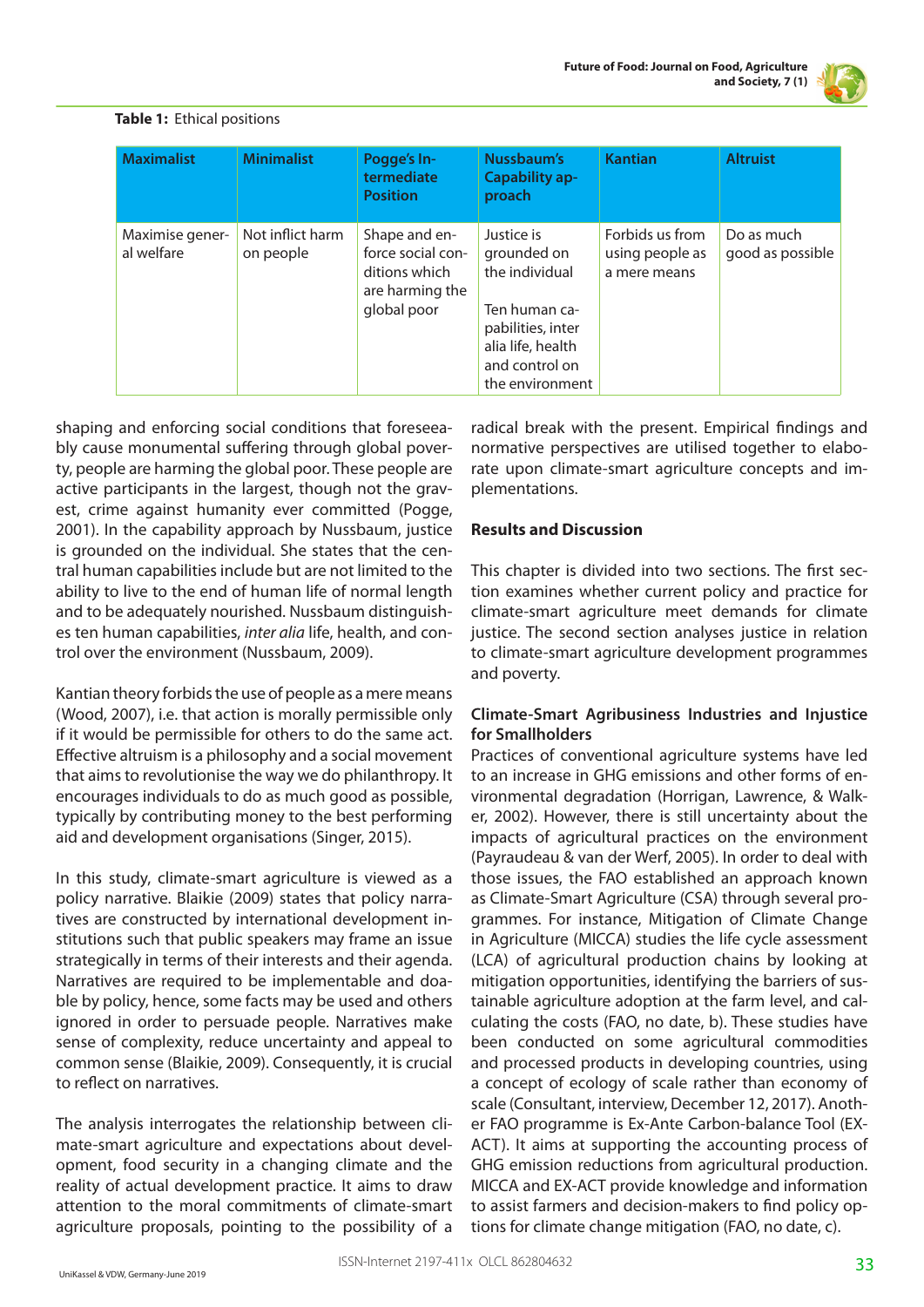

The involvement of strategic decision-makers is expected to accelerate the actions for climate-smart agriculture. Therefore, the FAO promotes a collaboration of diverse stakeholders, consultants, farmers, and international development organizations, inter alia the World Bank, the Consultative Group on International Agricultural Research (CGIAR), the International Fund for Agricultural Development (IFAD), the UN World Food Programme (WFP), and the United Nations Environment Programme (UNEP). This partnership, according to the interviewed consultant, has had an impact in several countries in South Asia and Africa, but not yet in Southeast Asia.

Nonetheless, the climate-smart agriculture concept has been critiqued as being nothing less than a regime with material power that controls agricultural production, financial investment, and technology, i.e. climate-smart agriculture is being promoted to benefit multinational corporations and connected actors. As front-runners, these actors mobilise the flows of technology and finance to further build up a world agrifood system or regime (Newell & Taylor, 2018). The transnational agribusinesses use their power to establish various supply chain certification systems as strategies to control suppliers in developing countries (Bulkeley & Newell, 2015).

The domination of multinational corporations in climate-smart agriculture is unethical. For instance, the Global Alliance for Climate-Smart Agriculture (GACSA) initiative utilises political movements and involves private corporates to greenwash industrial agriculture (Budiman, 2016). Some of the corporates are Yara (the world's largest fertiliser manufacturer), Syngenta (GM seeds, highly hazardous pesticides), McDonald's (the hamburger chain), and Walmart. These companies are some of the planet's worst social and environmental offenders in agriculture (Deen, 2014). Chandra et al. argue that climate-smart agriculture has further marginalized vulnerable smallholders by reducing or undermining the opportunities they have to respond socio-politically to problems that include growing inequality, uneven power relations and social injustice (Chandra, McNamara, & Dargusch, 2017). Besides, current practices of climate-smart agriculture increase the incomes of private actors and perhaps larger farmers, not the majority of smallholder farmers.

The interviewed scientist (December 5, 2017) claims that climate-smart agriculture approaches are basically common practices that farmers practised earlier; however, the focus on the reduction of emissions is an innovation. Within climate-smart agriculture approaches, the duty of emission reductions tends to burden smallholders more than the industry. Why then is climate-smart agriculture

imposed more at the farm than industry level? This issue is linked to climate justice.

Climate justice links human rights and development to achieve a human-centred approach (Aminzadeh, 2006). Within climate-smart agriculture approaches, farmers have not been completely put in the centre of the approach. Hence, many climate-smart agriculture projects do not safeguard farmers' rights and do not share the burdens, benefits, and impacts of climate change equitably and fairly (Budiman, 2017). As industries possess more power and produce a higher carbon footprint compared to farmers, who should be financially responsible for climate actions to save the planet?

Developed countries are targeted under the polluter pays principle (PPP) in which the burden is placed on those who pollute. Caney (2010) argues that PPP is not appropriate for poor countries that do not have the capacity to pay. He suggests that PPP should be sensitive to such countries by considering the fact that poor farmers produce emissions because of survival reasons, to fulfil their basic needs. Thus, the burden for climate actions should not fall upon them, but rather to entities that have the greatest ability to pay (Caney, 2010).

Caney (2010) discusses climate justice in a horizontal manner, considering relations among countries, but he neglects to consider the relationship between major corporates as buyers and farmers as suppliers in the production chain. In principle, all actors in the agrifood value chain should bear the costs (burden) for climate-smart practices equally. When farmers cannot afford climate-smart agriculture practices, they should be supported by institutions and donors. Current planning of climate-smart agriculture includes the development of means to produce food with low-carbon technology. To make such climate-smart agriculture practises feasible, the interviewed scientist is of the view that the strategy should be to structurally force farmers to join larger firms. However in this way, farmers would become human labour for major agribusiness corporates and would lose their independence, rights, and control over their land and environment.

Forcing farmers to work as labour for major corporates is unethical due to the fact that it eliminates the farmers' right to enjoy their valuable functioning that links to quality of life. According to Nussbaum's concept, the set of valuable functionings that a person has effective access to is termed their capability. Thus, a person's capability represents the effective freedom (independence) of an individual to choose between different functioning combinations – between different kinds of life – that he/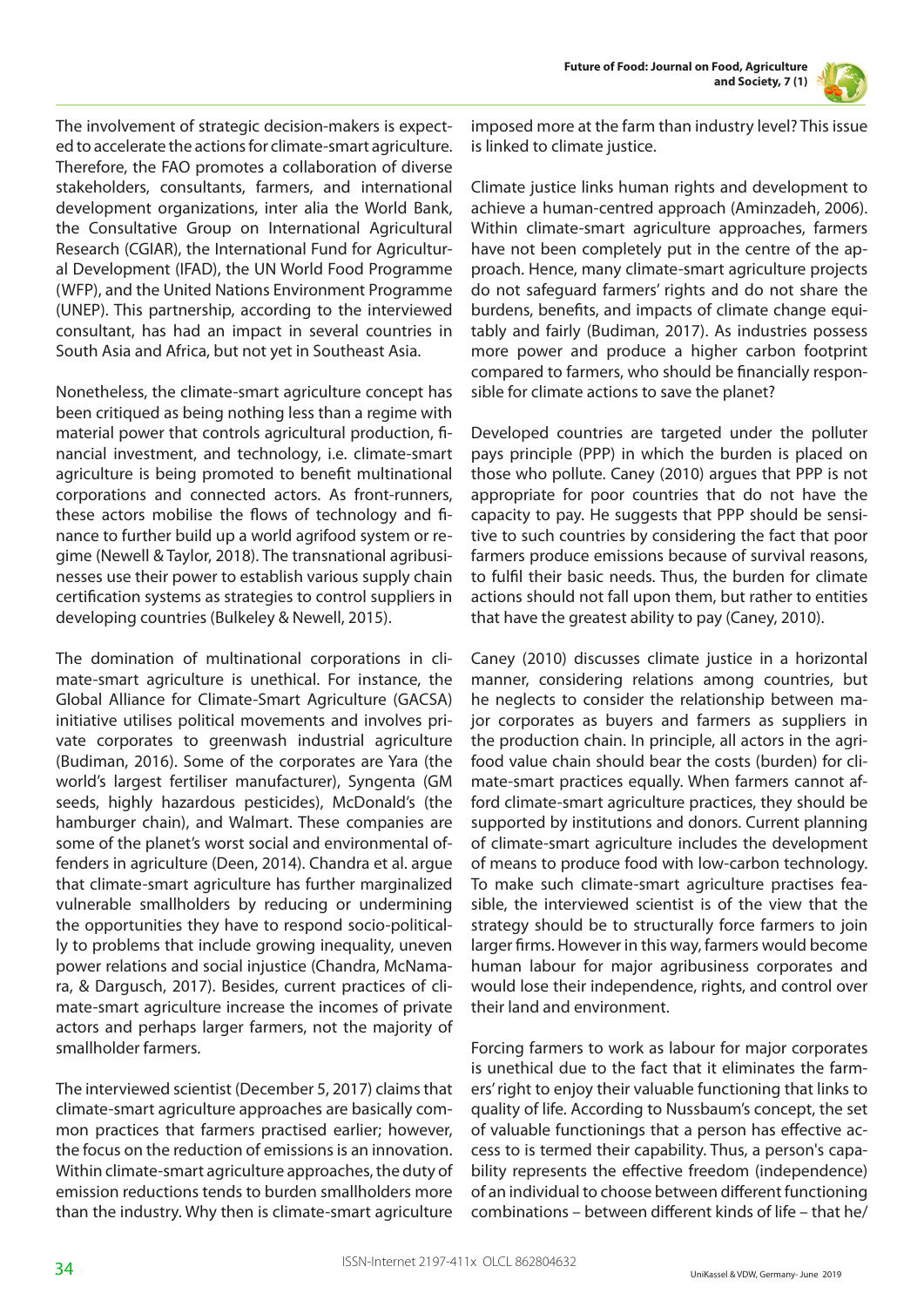



she has reason to value.

Nevertheless, farmers in India claim that climate-smart agriculture helps them to protect their crops from climate change (Khatri-Chhetri, Aggarwal, Joshi, & Vyas, 2017; VoA News, 2016). The interviewed scientist claims that climate-smart agriculture works and that it is unethical to allow farmers to farm in an unsustainable way. Emitting a great amount of GHGs causes environmental problems that limit the rights of other people. The interviewed scientist argues that statements like "poor farmers want their children to become farmers" romanticise farmer poverty, rather than enhance their capability to develop.

The interviewed practitioner (December 12, 2017) challenged the interviewed scientist's claims by saying that farmers are victims of bigger regimes of economics and politics, including the regimes global capitalism and more recently, climate change. Before these regimes emerged, farmers´ practices had been sustainable. Then these regimes came along with corresponding agricultural policies that introduced high input agriculture systems. Nowadays, farmers have adopted intensified agricultural practices, and have contributed immensely to food security; though nonetheless small farmers have not received a fair price for their products. Despite this, the current regimes want to (again) reform farmers' behaviour in terms of climate change. Therefore, farmers are continually steered by massive regimes that are beyond their control, and thus are arguably not the ones to be blamed. Are bigger political regimes responsible? The United Nations Climate Change Conference (UN-FCCC), Paris COP 21, lacked discussions about serious strategies for climate-smart agriculture (Saikawa, 2015). The non-legally binding commitments may contribute to further climate injustice in terms of agricultural stress and food insecurity. In addition, the target of sticking to a 1.5-2.0-degree global temperature increase, as stated in the Paris agreement, is projected to endanger water resources and agricultural production. In the Paris agreement, there is no provision to cover farmers' loss and damage from climate disasters (Weiskel, 2016).

Accordingly, farmers have become more impoverished and vulnerable. In the name of food security, the world's most powerful actors, who look for the most efficient way to produce food, have welcomed agrifood firms and technologies. Thus, where is the justice? Or have these powerful actors already redefined justice? These powerful actors' plans are unethical because they are harming others, namely farmers who possess low bargaining power and often lose in this kind of battle.

The current climate-smart agriculture concept is powered by strong capitalist actors that affect the way justice is conceptualised within existing climate-smart agriculture arrangements. There is a gap between its policies and practices that may lead to unintended effects. Mosse (2004) presumes that these unintended effects are neither necessarily perverse nor hidden. This effect may serve to ensure that farmers remain impoverished, especially in developing countries (Budiman, 2016). If the capitalist regime continues unabated, effective development programmes need to be developed as explained in the following section.

## **Climate-Smart Agriculture, Development Programmes, and Poverty among Farmers**

Most people residing in rural areas of developing countries live in extreme poverty while managing small farms (UN, 2011). One valid question, therefore, is whether climate-smart agriculture as part of climate change mitigation can become a driver of farmers' decisions, particularly if mitigation efforts do not lead to short-term increases in farmer income or welfare (Mbow et al., 2014). There is a connection between climate-smart agriculture, poverty reduction, development programmes, and economic development (Steenwerth et al., 2014).

Nunan (2017) argues that current climate-smart agriculture development programmes do not change practices on the ground. She critiques the fact that climate-smart agriculture targets thousands of small farm businesses each working in different conditions and with individual farmer behaviours. This causes the technical effectiveness and adaptation measures of climate-smart agriculture (CSA) to be uncertain or questionable. Sharma & Suppan (2011) are critical of the limited understanding of the CSA concept and its practical designs, and of the absence of a monitoring methodology (Sharma & Suppan, 2011). Governments may avoid creating policy in this sector where implementation and monitoring for uncertain outcomes may be costly. Accordingly, smallholders may be unable to sustain climate-smart agriculture activities in the long-term due to its uncertain economic impacts (Fröhlich, Schreinemachers, Stahr, & Clemens, 2013). Are these obstacles conquerable? For this, we should have a closer look at developing countries and their circumstances.

Many developing countries receive development aid. Therefore, some organisations are concerned that climate-smart agriculture will become a condition for the receipt of development aid. Considering the above-mentioned uncertainties in the climate-smart agriculture approach, its programmes as with any other development projects may fail (Shames et al., 2012). Smallholders have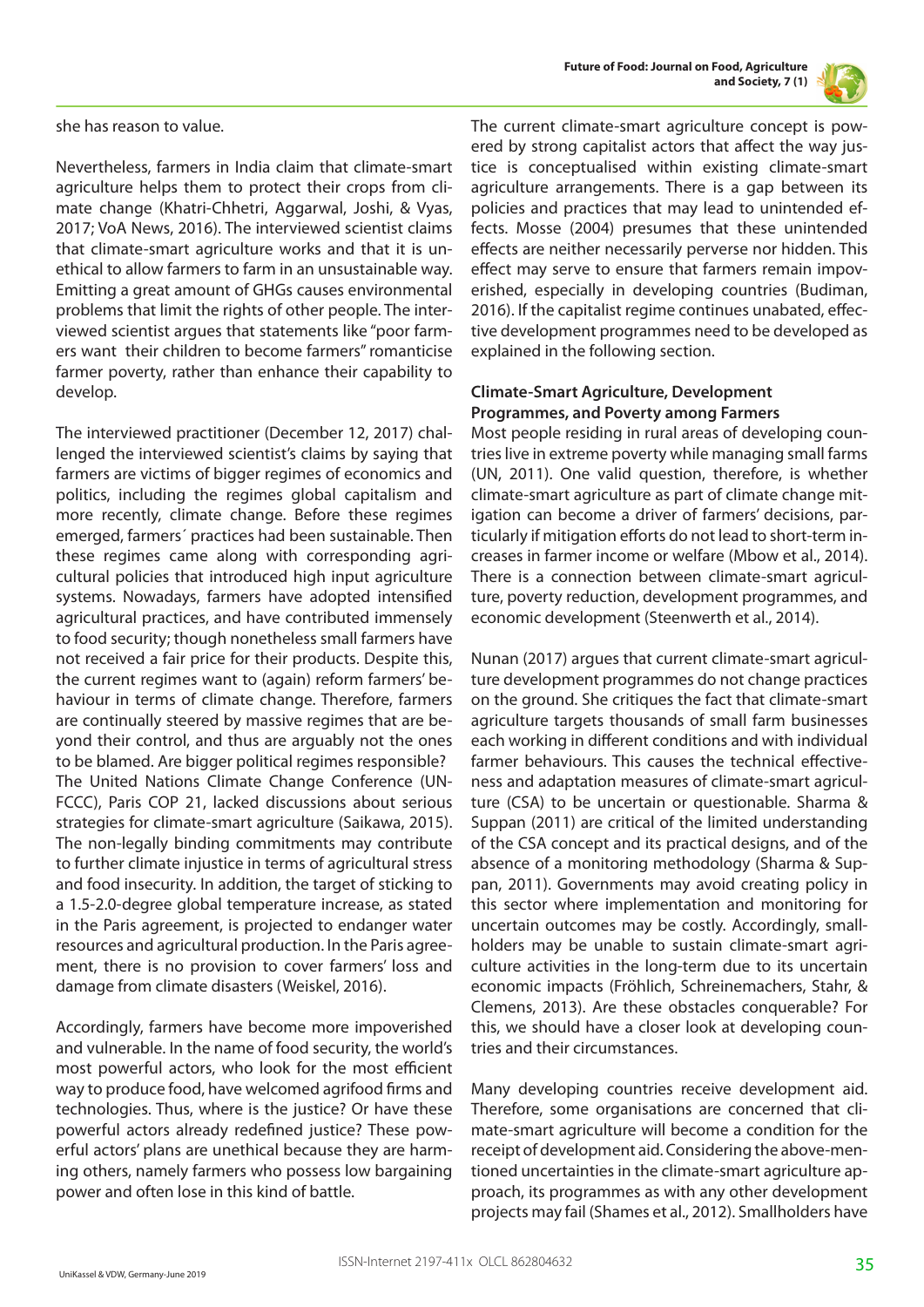



neither an asset base nor surplus capital to compensate for project failures. Therefore, there is a need to re-examine the feasibility of climate-smart agriculture projects implemented through development programmes.

Climate-smart agriculture development (CSA) programmes have failed and even led to increased vulnerability among smallholders in several countries. In Malawi, where a strong strategy for developing agroforestry (as a component of climate-smart agriculture) is in place, a development programme could not solve its governance problems due to a dichotomy among government bodies. Forestry departments are usually mandated to multiply and disseminate all types of tree germplasm. While, environment departments dislike regulated rows, intensive management and chemical control of weeds. This conflict led to an increase in the expenditure of human labour to clear weeds (FAO, 2013). In Bangladesh, a development programme failed to change farmers' behaviour from using chemical fertilizer to organic fertilizer ('interviewed practitioner, interview, December 12, 2017). In Indonesia, a development programme could not convince the government to provide subsidies for organic fertilizers (Osorio, Abriningrum, Armas, & Firdaus, 2011).

Non-governmental organizations (NGOs) are one of the key actors in CSA development programmes. NGOs primarily promote climate-smart agriculture with a view to enhance the capacity of agricultural systems to support food security and climate mitigation (FAO, no date, d). Have NGOs accomplished their purpose? The FAO (no date, d) states that there is no one-size-fits-all blueprint for how climate-smart agriculture should be pursued. Roe (1991) shows that blueprints are undergirded by narratives, and argues that the reason we do not learn more from past development efforts is precisely the reason we cannot better plan for the future (Roe, 1991). Currently, few countries in Africa and the Association of Southeast Asian Nations (ASEAN) have created a blueprint for climate-smart agriculture (Saj et al., 2017). To operationalize it, attention should be given to coordination between national and local stakeholders.

The lack of operational blueprints is one key reason that explains why climate-smart agriculture development programmes do not really reach poor farmers (Taylor, 2018). From a Kantian viewpoint the actions of development programmes should not be judged according to their consequences, but by their intention. The rightness or wrongness of development programmes depends on whether they fulfil their ethical duty.

What is the ethical duty of development programmes?

According to Escobar (1992), development discourse creates ways of thinking about poverty and ways of designing programmes in order to alleviate poverty. Experts have proposed different strategies, rooted in local histories and traditions, for the improved implementation of development programmes (Leimgruber, 2018). Indeed thirty years ago Escobar (1992) argued that development has to be redefined and this insight is still relevant today in the case of climate-smart agriculture. This illustrates how little progress has been made in the past few decades.

Climate-smart agriculture does not redefine agricultural 'development'. The interviewed scientist states that climate-smart agriculture is not as novel as it seems to be. Mitlin, Hickey and Bebbington (2007) acknowledge public opinion as the key arena in which dominant views can be contested and argue that counter-hegemonic alternatives may require actors from outside and within the state, not only NGOs. Currently, NGOs participate in policymaking at the global level in terms of climate change; however, their operational experience is their strong point (Mitlin et al., 2007). This may allow us to use the development concept differently in the future in order to achieve the intended outcomes.

In the last decade, a number of economic publications have stressed the counterproductive consequences of development aid (Easterly, 2008; Moyo, 2010). Common concerns include the idea that development aid feeds a cycle of dependence in recipient countries, promotes corruption and constitutes a barrier to developing countries taking responsibility for their own economic and social development. Transforming institutional capability in utilising aid is hence needed.

Based on the premise of climate-smart agriculture implemented in the current 'development industry', climate-smart agriculture within development programmes is incommensurate with effective altruism (Singer, 2015). An act to help farmers is correct if and only if it is an act that, among all the acts available to the stakeholders, maximizes the overall interest-satisfaction among all affected farmers.

Both the interviewed scientist and practitioner argue that being poor is not an excuse not to contribute to climate-smart agriculture. The interviewed farmer, however, stresses that poor farmers are foremost concerned with their survival. Escobar (2002) shows that the development discourse creates the impression that the poor must be treated and reformed (Escobar, 2002). However, our findings show that the development discourse on climate-smart agriculture fails to seriously consider ways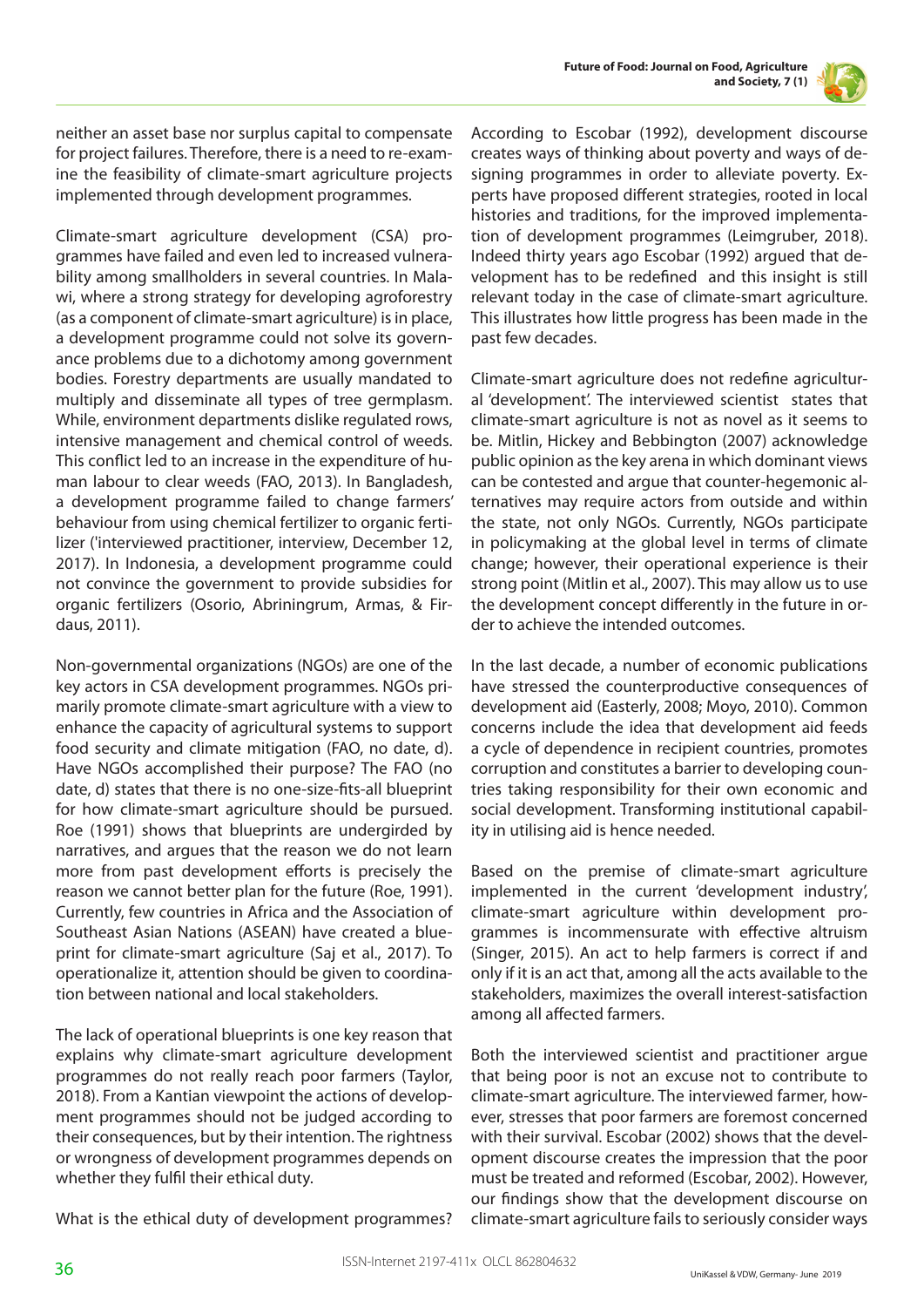



to eradicate poverty.

By definition and principle, climate-smart agriculture is necessary for the environment and development. However, the current implementation of climate-smart agriculture in developing countries as promoted does not support a just development for farmers. Inequality in the current implementation strategies of climate-smart agriculture may contribute to impoverishing farmers rather than the opposite. The existing climate-smart agriculture approaches do not meet the demand for climate justice. Farmers are still left behind. Climate-smart agriculture ignores farmers' capabilities to effectively farm and to own land. The power of big corporates in climate-smart agriculture eliminates the freedoms of farmers to enjoy their valuable functioning, hence, more attention on farmers' capabilities is advisable (Robeyns, 2011).

How then can climate-smart agriculture be ethically implemented? A dialogical process that allows arguments and counter-arguments is required for just and equitable outcomes from climate-smart agriculture to eradicate poverty among smallholders. To reach an acceptable argument may occupy much time. In the meantime, alternative strategies such as governance reform and introducing win-win practices can be considered. This topic is explained in the following chapter.

## **Revising Climate-Smart Agriculture**

A revision of climate-smart agriculture policy and practice is required to ensure farmers' rights. This section focuses on the second part of our research objective, exploring the potential opportunities to improve justice in the implementation of climate-smart agriculture and to increase economic resilience for farmers.

## **Revisiting Governance**

The interviewed consultant suggests a need for a change in food production and in generating livelihoods in terms of climate-smart agriculture. Regarding the responsibility of reducing emissions, LCA (life cycle assessment) may be useful and may identify which activities or which actors, e.g. industry, farmers, or consumers, should be held responsible for emissions. The industry level as the richest actor has the greatest ability to pay for emission reduction costs. As a powerful actor, it has the means to facilitate a structural change in climate-smart agriculture implementation.

According to Pogge, global institutions have established the rules and regulations that benefit the interests of developed countries over developing nations. This leads to the moral criticism of rich groups exploiting their bargaining power intellectually and economically to shape new forms of imperialism (Pogge, 2005). This global order neglects smallholders' capacity in developing countries. In the case of climate-smart agriculture, the FAO and its alliance can be viewed as a set of global institutions that perhaps inadvertently advance the interests of the giant agri-food industries of developed countries. This governance structure needs to be reconsidered.

Costs to reduce emissions in the agricultural sector are a burden for developing countries and will most likely disturb any attempts to reduce poverty. Current climate-smart agriculture threatens smallholders' access to their farms and to their basic human rights (Sonderholm, 2012). Nowadays, farmers are not solely producers of food but they have also become consumers of food produced by big agri-food industries. Recent climate agreements may form a new geopolitics of food security as a response to uneven food supply and its distribution. Some developed countries have even used agricultural land and resources to produce bioenergy. Given the levels of hunger in poor countries, this can be considered a violation of human dignity (Weiskel, 2016).

This paper argues that governance needs to be changed to create a fair system of food production and trade. Yet, it may not be easy to change global governance. Climate-smart agriculture is most obviously a type of market-based solution that involves businesses in climate governance. Bulkeley & Newell (2015) argue that globalization has increased the participation of businesses in climate governance and as such, has endorsed broader shifts from the state to market power. One of the key sectors in business is finance, e.g. the insurance industry works with leading banks, and climate-smart agriculture promotes climate insurances. However, this insurance may not benefit farmers, rather it can cause more risk to farmers if they fall in debt.

Another problem with the governance of 'climate-smart' agriculture (CSA) is that the corporates and managerial technocrats do not take a holistic view. Climate change is a major issue, but it's not the only one. The planetary boundaries concept considers nine environmental situations that should be considered (SEI, 2009). One of them is biodiversity which is at breaking point. Current solutions proposed under CSA won't protect the biodiversity of insects and the entire food web.

The governance of climate-smart agriculture should emphasise voluntarism and networks of partnerships of civil societies and farmer groups, in contrast to neo-liberal modes of governance. The following section presents an example of a more fair network of governance for cli-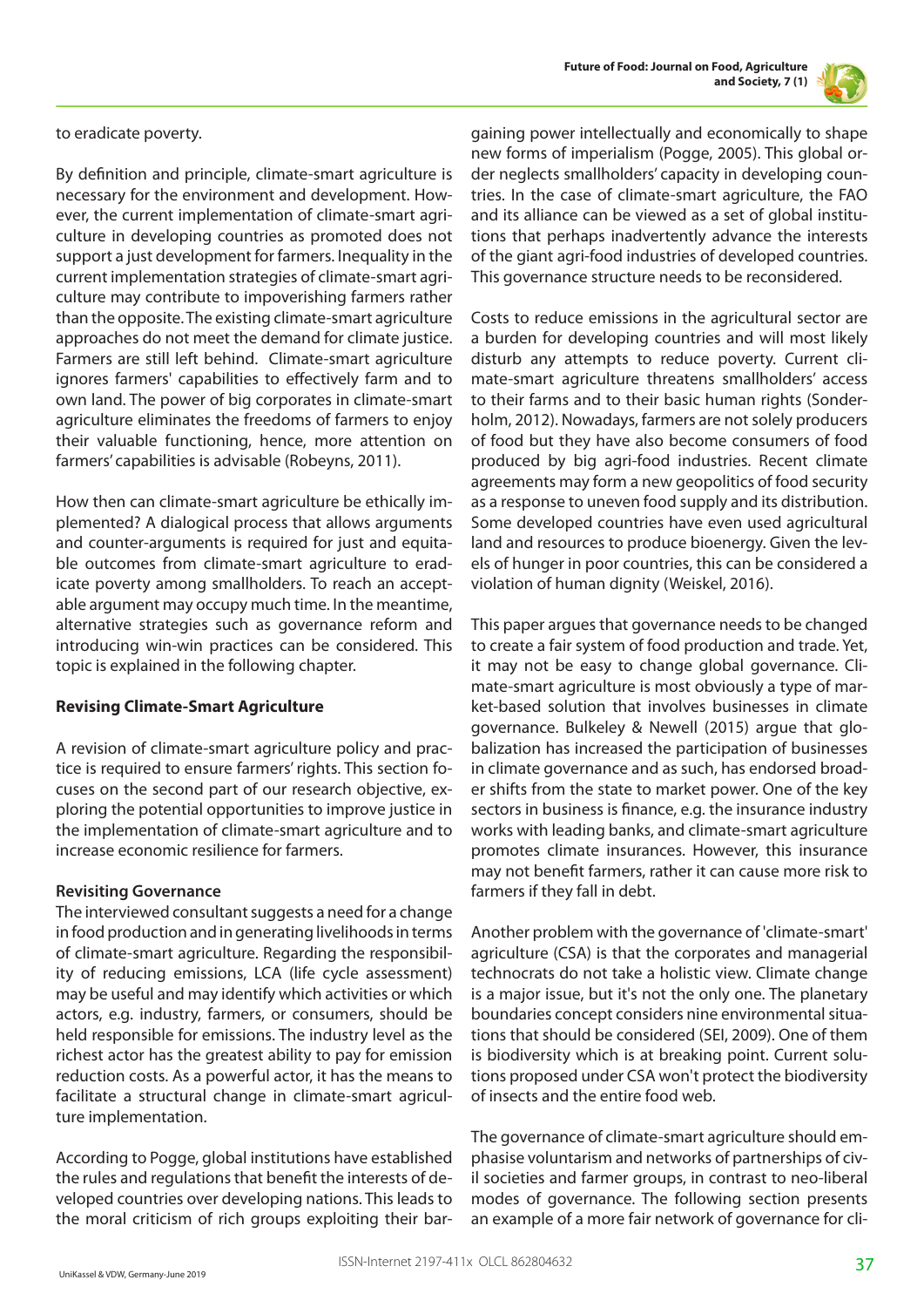

mate-smart agriculture.

## **Redefining Development Programmes**

Chandra et al. (2017) show that three socio-political processes, namely inequality, unequal power relations and social injustice, make smallholders significantly vulnerable. They suggest that climate-smart agriculture development programmes need to embed renewed concepts of equality, power relations, and social justice into both policy and practices of climate-smart agriculture. Agroecology could be an example of a development programme on climate-smart agriculture (CSA) that applies all three concepts. Agroecology addresses local risks, specificities, and the priorities of smallholders. This practice is aligned with Nussbaum's approach to respecting farmers' capability.

Since CSA has a rather strong focus on policies, institutions, and financing, without having a specific blueprint for climate-smart practices, agroecology actually responds to the needs of climate-smart agriculture in terms of site-specificity and potential for adoption by farmers because it is strongly based on local practices. Agroecology combines farmers' knowledge and their culture with modern scientific findings. It is a sustainable farming practice that returns CO2 to the soil, reducing about a quarter of all current global GHG emissions (Saj et al., 2017). Through family farms that are rich in biodiversity, often on collective territories, agroecology nourishes people and heals broken ecosystems. In this sense, climate justice and food sovereignty are acts of political resistance. They exist outside the corporate control of the food systems (Budiman, 2017b), most likely alleviating farmers' poverty.

 To implement climate-smart agriculture approaches, agroecology can be governed through collective farming to incentivize farmers (Matthews, 2015). The main incentive expected by farmers is an increase in income, usually facilitated by collaborations in the governance model of cooperatives. All four interviewees were positive about collective actions of cooperatives to sustainably grow and support food production, and to achieve climate-smart agriculture objectives. However, they emphasize that these collective actions should not reduce farmers' sovereignty, because land ownership allows farmers to retain their independence and remain at least partly independent of big industries. Cooperatives are a form of good governance to improve agri-food value chains.

Technological innovations in climate-smart agriculture, according to the interviewed consultant, are viewed as barriers for farmers. To solve this issue, collaborations in cooperatives need a successful innovation that is partly dependent on effective business models that are used to diffuse innovative technology (Long, Blok, & Poldner, 2016). Moreover, such a business model can link the collaboration with consumers. Results of LCA studies show that high emissions are caused by consumers due to their preference for certain products, and that firms claim that they produce products that are demanded by consumers. Ethical production and consumption need to be promoted within climate-smart agriculture.

In addition, cooperation among international development programmes is required to support agroecology cooperatives. With reference to effective altruism (Singer, 2015), different approaches may be combined to optimise the utilisation of climate-smart agriculture approaches, to significantly enhancefarmers' livelihoods.

## **Conclusion and Recommendations**

The current climate-smart agriculture policy and approaches are not fairly implemented, due to injustice in sharing benefits of income and burdens from emission reduction costs, among farmers and industries. According to the principle of climate justice, that proportion should be equally distributed based on an individual's capacities and taking into consideration poverty. Industries have a greater ability to pay for emission reduction costs. Likewise, farmers must also farm sustainably.

Implementation of climate-smart agriculture can be analysed from the six ethical positions utilised in this study. The industries use the maximalist viewpoint that maximises general welfare and the importance of the outcome. Actors in the agrifood industries intend to do the best (for themselves) and do not settle for less. The industries perceive their action as just and fulfilling the urgency of negative duties. This is also aligned to the minimalist viewpoint where one can live one's life as one likes, so long as no harm is done to others. Yet the industries do not manage their negative duties within a theory of global justice, because through the current implementation of climate-smart agriculture, they have been shaping and enforcing social conditions that foreseeably cause monumental suffering through global poverty, and in the process are harming poor farmers. Justice is grounded on the individual. The central farmer capabilities (inter alia life, health, and control over the environment) include but are not limited to the ability to live to the end of human life of normal length and to be adequately nourished. Climate-smart agriculture should not be utilised by the industries to use farmers as a mere means.

A reflection on development narratives may facilitate a successful implementation of climate-smart agriculture. This narrative should be constructed in a dialogical pro-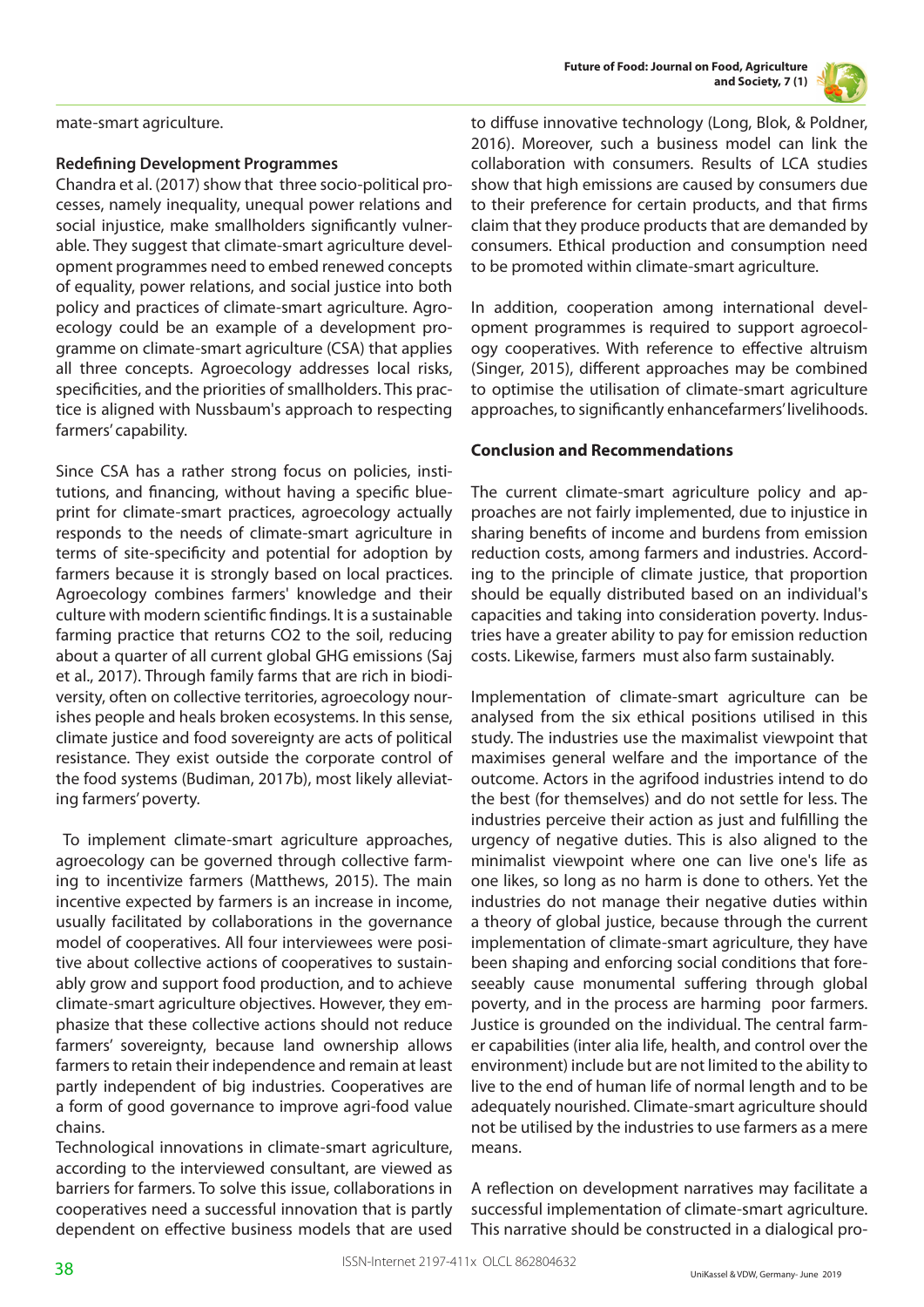**Future of Food: Journal on Food, Agriculture and Society, 7 (1)**



cess that allows arguments and counter-arguments, resulting in just and equitable outcomes to eradicate poverty among smallholders.

To enforce justice in the implementation of climate-smart agriculture, its governance dominated by big food regimes of transnational companies will have to be transformed. Alternatively, we have argued that renewing development programmes through agroecology may hold the promise of justice in climate-smart agriculture for farmers. This movement should be utilised to encourage individuals to do as much good as possible. Multiple stakeholders can unite to support these movements. It can be done by contributing money to the best performing aid and development organisations.

Revising the governance of climate-smart agriculture through agroecology and farmers cooperatives would likely change the direction of the current climate-smart agriculture approaches. Climate-smart agriculture should be promoted to achieve a just transition for different groups of people and the environment. These modalities are required to actualize climate-smart agriculture policy as part of the notion of sustainable development to balance economic development, environmental protection, and social equality.

Further research is required on two topics. First, on how the capitalists/beneficiaries of the current global order justify their version of climate-smart agriculture. Second, on the governance model required to manage a fairer climate-smart agriculture.

## **Acknowledgements**

I would like to thank Anna Seidel, Henk van den Belt, the interviewees, and LPDP (Indonesia Endowment Fund for Education) for your support to this paper.

## **Conflict of Interests**

The authors hereby declare that there are no conflicts of interests.

## **References**

Aminzadeh, S. C. (2006). A moral imperative: The human rights implications of climate change. *Hastings International and Comparative Law Review*, 30(2), 231–265.

Blaikie, P. M. (2009). The tsunami of 2004 in Sri Lanka: An introduction to impacts and policy in the shadow of civil war. *Norsk Geografisk Tidsskrift - Norwegian Journal of Geography*, 63(1), 2–9. doi:10.1080/00291950802712061

Bradshaw, T. K. (2007). Theories of poverty and anti-poverty programs in community development. *Community Development*, 38(1), 7–25. doi:10.1080/15575330709490182

Budiman, I. (2016, November 4). Climate-smart agriculture not an oxymoron. The Jakarta Post. Retrieved from *http://www.thejakartapost.com/news/2016/11/04/ climate-smart-agriculture-not-oxymoron.html*

Budiman, I. (2017, August 14). ASEAN after 50: Climate justice and smallholder farmers. Retrieved from *http:// asc.fisipol.ugm.ac.id/asean-50-climate-justice-smallholder-farmers/*

Bulkeley, H., & Newell, P. (2015). *Governing climate change* (2nd ed). New York: Routledge.

Callahan, D. (1981). Minimalist ethics: On the pacification of morality. In A. L. Caplan, & D. Callahan (Eds.), *Ethics in hard times* (pp. 261–281). Boston, MA: Springer. doi:10.1007/978-1-4684-4022-5\_9

Caney, S. (2010). Climate change and the duties of the advantaged. *Critical Review of International Social and Political Philosophy*, 13(1), 203–228. doi:10.1080/13698230903326331

Chandra, A., McNamara, K. E., & Dargusch, P. (2017). The relevance of political ecology perspectives for smallholder Climate-Smart Agriculture: A review. *Journal of Political Ecology*, 24(1), 821–842. doi:10.2458/ v24i1.20969

Chappell, T. (2009). *Ethics and experience: Life beyond moral theory* (1st ed). McGill-Queen's University Press https://doi.org/10.4324/9781315711676

Comfort, L., Wisner, B., Cutter, S., Pulwarty, R., Hewitt, K., Oliver-Smith, A., Wiener, J., Fordham, M., Peacock, W., & Krimgold, F. (1999). *Reframing disaster policy: The global evolution of vulnerable communities. Global Environmental Change Part B: Environmental Hazards,* 1(1), 39–44. doi:10.3763/ehaz.1999.0105

Deen, T. (2014, September 24). Climate-Smart Agriculture is Corporate Green-Washing, Warn NGOs. IPS News. Retrieved from *http://www.ipsnews.net/2014/09/ climate-smart-agriculture-is-corporate-green-washingwarn-ngos/*

Dernbach, J. C., & Brown, D. A. (2009). The ethical re-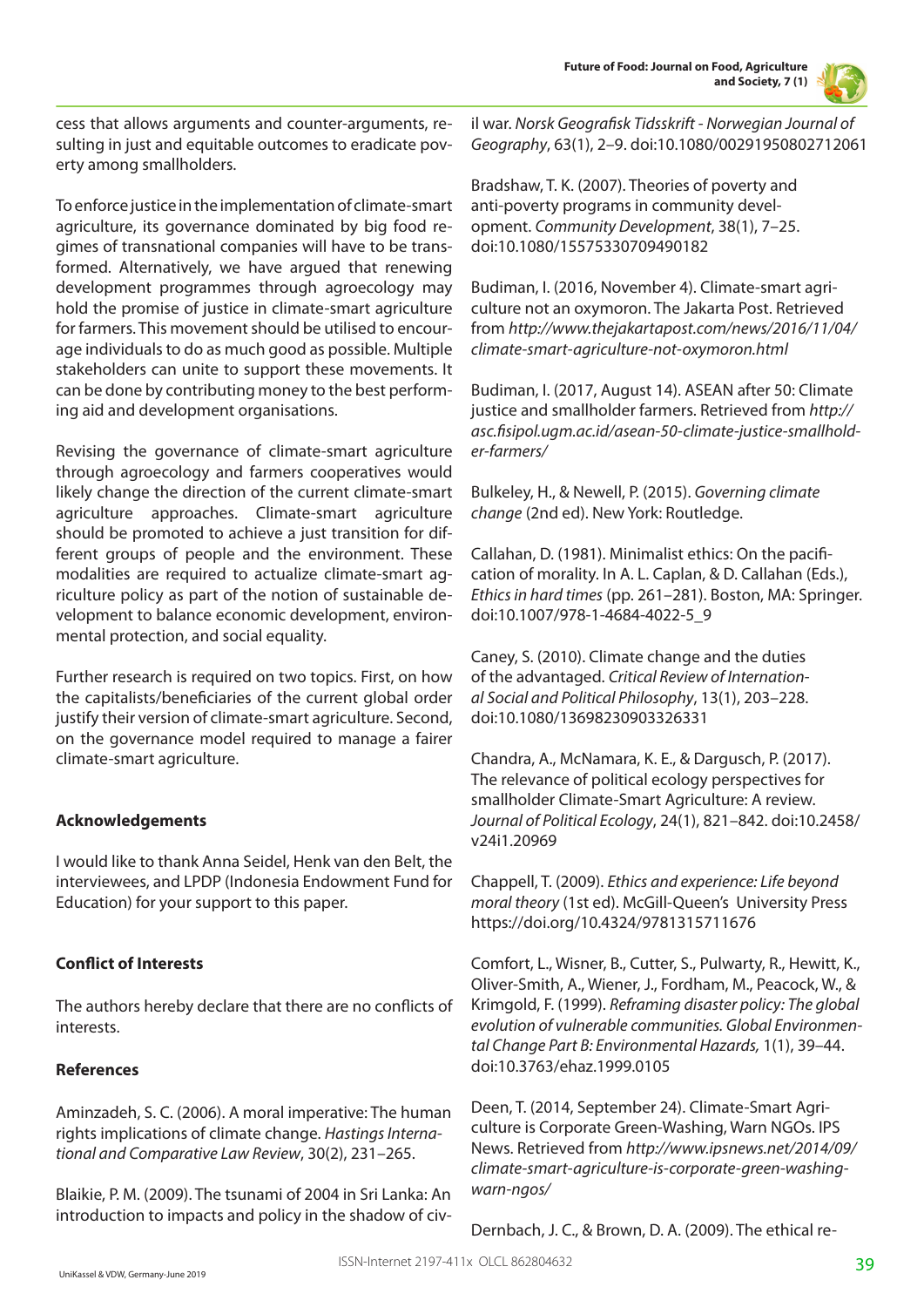

sponsibility to reduce energy consumption. *Hofstra Law Review*, 37, 985-1006.

Easterly, W. (2009). Can the West save Africa? *Journal of Economic Literature*, 47(2), 373–447. doi:10.1257/ jel.47.2.373

Escobar, A. (1992). Imagining a post-development era? Critical thought, development and social movements. *Social Text,* (31/32), 20–56. doi:10.2307/466217

Escobar, A. (2002). The problematization of poverty: The tale of three worlds and development. In S. Schech, & J. Haggis (Eds.) *Development: A cultural studies reader* (pp. 79–92). Oxford: Blackwell.

FAO (no date, a). Climate-smart agriculture. Retrieved from http://www.fao.org/climate-smart-agriculture/en/ FAO (no date, b). Mitigation of climate change in agriculture (MICCA) programme. Retrieved from *http:// www.fao.org/in-action/micca/en/*

FAO (no date, c). EX-ante carbon balance tool (EX-ACT). Retrieved from *http://www.fao.org/tc/exact/ex-acthome/en/*

FAO (no date, d). Economic and policy analysis of climate change. Retrieved from *http://www.fao.org/climatechange/epic/home/en/*

FAO (2013). Advancing agroforestry on the policy agenda – A guide for decision-makers (Agroforesting Working Paper no.1). Rome. Retrieved from *http://www.fao. org/fsnforum/ar/resources/fsn-resources/advancing-agroforestry-policy-agenda-guide-decision-makers*

Farming First (2011). The story of agriculture and the green economy. Retrieved from *https://farmingfirst.org/ green-economy/* 

Ferguson, J. (1990). *The anti-politics machine: "Development", depoliticization and bureaucratic power in Lesotho. Cambridge*: Press Syndicate of the University of Cambridge.

Fröhlich, H. L., Schreinemachers, P., Stahr, K., & Clemens, G. (2013). *Sustainable land use and rural development in southeast Asia: Innovations and policies for mountainous areas*. Springer Science & Business Media.

Heltberg, R., Siegel, P. B., & Jorgensen, S. L. (2009). Addressing human vulnerability to climate change: Toward a 'no-regrets' approach. *Global Environmental Change*, 19(1), 89–99. doi:10.1016/j.gloenvcha.2008.11.003

Horrigan, L., Lawrence, R. S., & Walker, P. (2002). How sustainable agriculture can address the environmental and human health harms of industrial agriculture. *Environmental Health Perspectives*, 110(5), 445–456. doi:10.1289/ehp.02110445

Khatri-Chhetri, A., Aggarwal, P. K., Joshi, P. K., & Vyas, S. (2017). Farmers' prioritization of climate-smart agriculture (CSA) technologies. *Agricultural Systems*, 151, 184–191. doi:10.1016/j.agsy.2016.10.005

Leimgruber, W. (2018). *Between global and local: marginality and marginal regions in the context of globalization and deregulation*. Routledge.

Long, T. B., Blok, V., & Poldner, K. (2016). Business models for maximising the diffusion of technological innovations for climate-smart agriculture. *International Food and Agribusiness Management Review,* 20(1), 5–23. doi:10.22434/IFAMR2016.0081

Matthews, A. (2015). Matthews incentivising climate smart agriculture on Irish farms. Food. Retrieved from *https://www.slideshare.net/amtthews/matthews-incentivising-climate-smart-agriculture*

Mbow, C., Van Noordwijk, M., Luedeling, E., Neufeldt, H., Minang, P. A., & Kowero, G. (2014). Agroforestry solutions to address food security and climate change challenges in Africa. *Current Opinion in Environmental Sustainability*, 6, 61–67. doi:10.1016/j.cosust.2013.10.014

Mitlin, D., Hickey, S., & Bebbington, A. (2007). Reclaiming development? NGOs and the challenge of alternatives. *World Development,* 35(10), 1699–1720. doi:10.1016/j. worlddev.2006.11.005

Mosse, D. (2004). Is good policy unimplementable? Reflections on the ethnography of aid policy and practice. *Development and Change*, 35(4), 639–671. doi:10.1111/ j.0012-155X.2004.00374.x

Moyo, D. (2010). Dead aid: Why aid makes things worse and how there is another way for Africa. Penguin Books. Retrieved from *http://cms.medcol.mw/cms\_uploaded\_resources/4685\_4.pdf*

Newell, P., & Taylor, O. (2018). Contested landscapes: the global political economy of climate-smart agriculture. *The Journal of Peasant Studies*, 45(1), 108–129.

Nunan, F. (2017). *Making climate compatible development happen*. New York: Routledge.